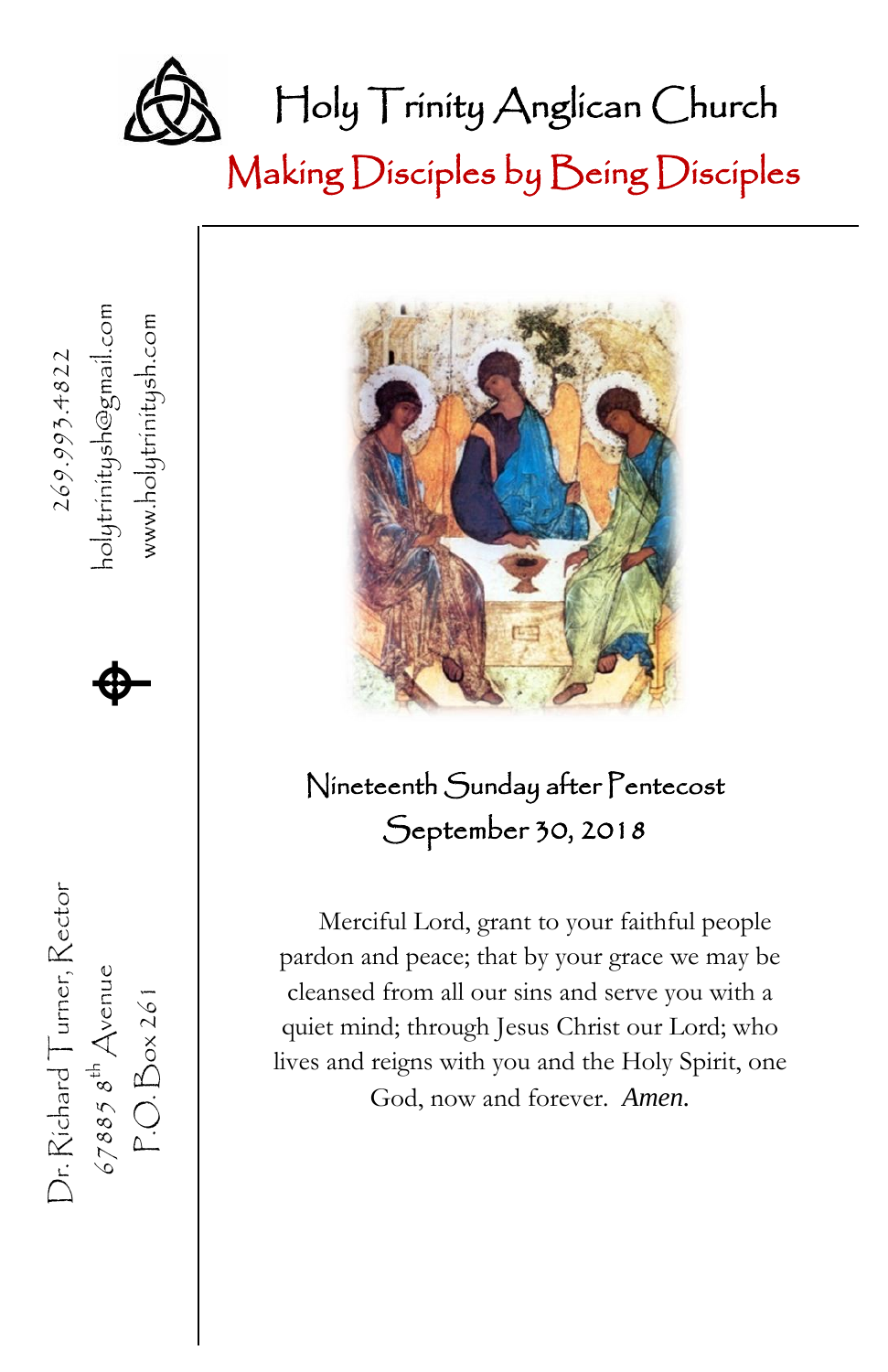#### Order of Service

Call to Worship I Love You Lord Give Me Jesus Holy Spirit Processional Hymn Be Thou My Vision

Opening Prayers Gloria in Excelsis Children's Blessing

First Lesson Numbers 11:4-6, 10-16, 24-29

Psalm 19:7-14

Second Lesson James 5:13-20

Sequence Hymn Alleluía

Gospel Mark 9:38-50

Sermon Fr. Rick Turner Nicene Creed Prayers of the People

The Peace

Announcements

Offertory Hymn Joyful, Joyful

The Lord's Prayer

The Great Thanksgiving

Sanctus S-130

The Breaking of the Bread

Communion  $\Box$ ust As | Am

In the Hands of God Prayer of Thanksgiving

Blessing

Recessional Hymn The Battle Song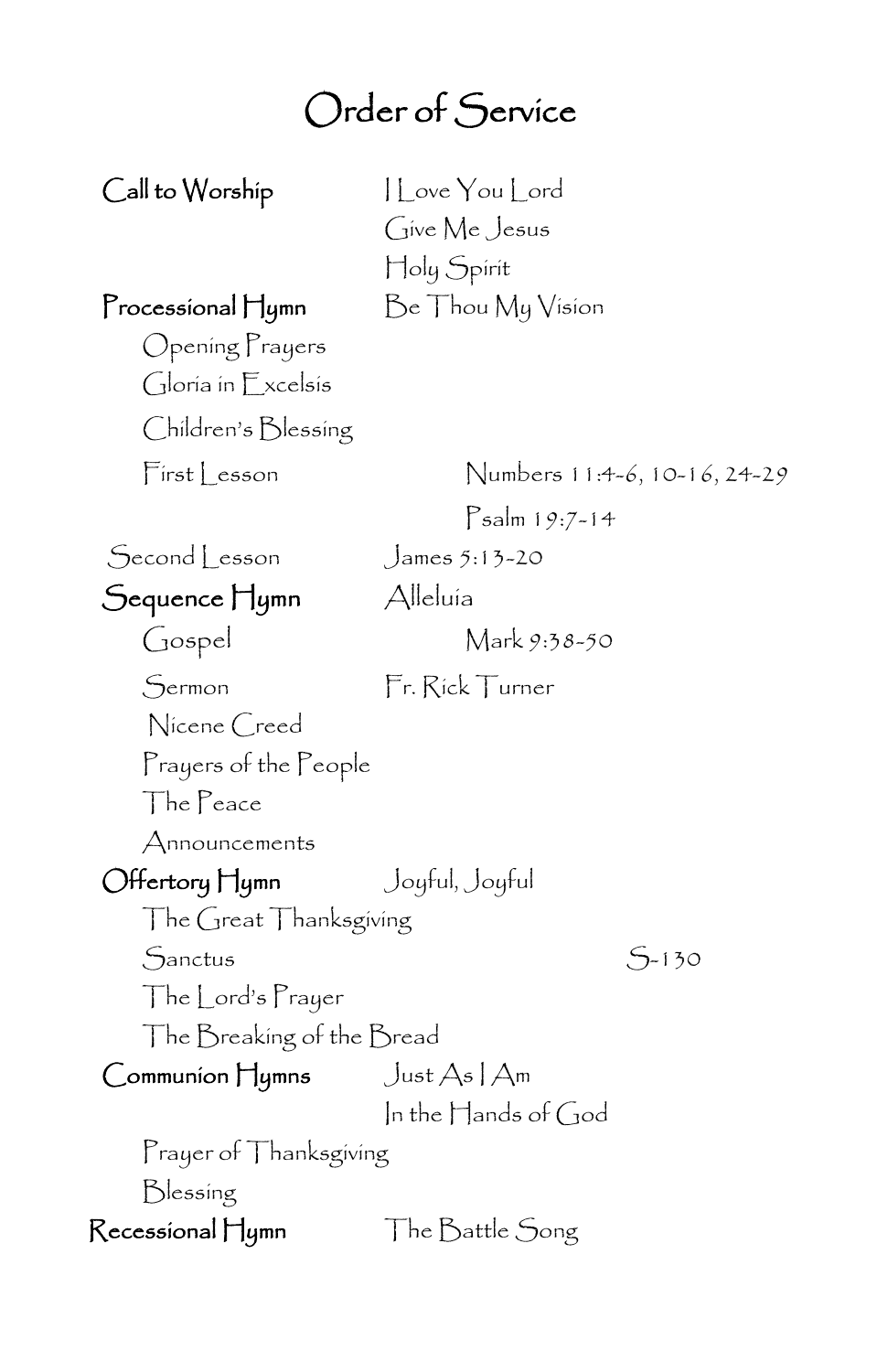

#### Preparation Devotional ~ October  $7^{\sf th}$

 $G$ enesis 2:18-24 Psalm 8 Hebrews 1:1-4; 2:5-12 Mark 10:2-16

#### The Collect

Keep, O Lord, your household the Church in continual godliness; that through your protection it may be free from all adversities, and devotedly serve you in good works, to the glory of your Name; through Jesus Christ our Lord; who lives and reigns with you and the Holy Spirit, one God, now and forever. Amen.

All baptized Christians are welcome to come to the Lord's Table. If you have a need or you wish to stand in for someone with a need, please come to the side altar where someone will pray with you.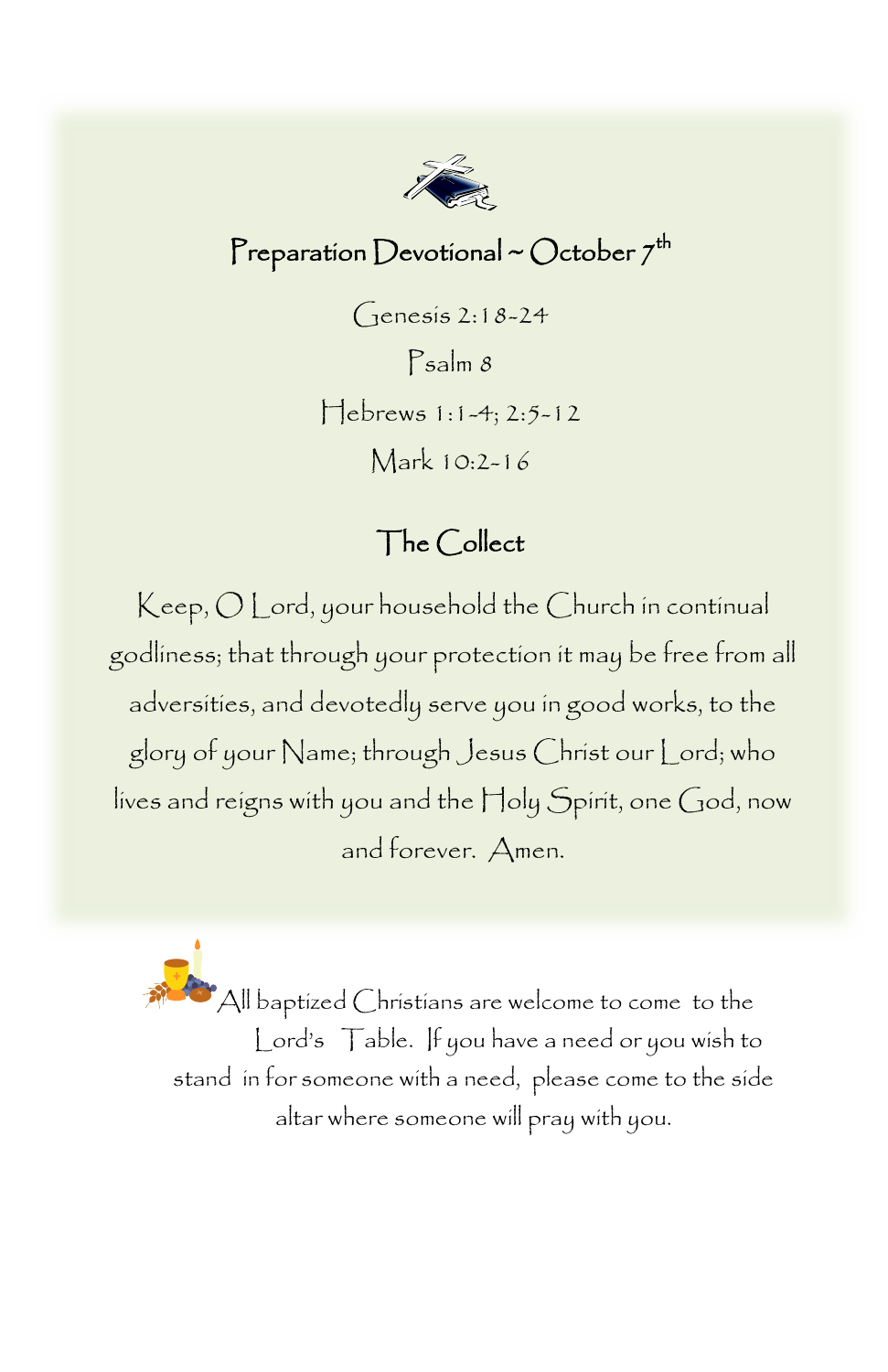## HTAC This Week

# $M$  10/1

| <i>Group</i> Prayer |  |
|---------------------|--|
|                     |  |
| Vestry Meeting      |  |
|                     |  |

## $T_{10/2}$

| Women's Bible Study |  |
|---------------------|--|
|                     |  |
| Alpha Group         |  |
|                     |  |

## $W_{10/3}$

| Men's Group           |  |
|-----------------------|--|
|                       |  |
| Praise Band Rehearsal |  |
|                       |  |

## Family the Week

Dennis and Idy DeVinney

#### September 23, 2018

Attendance: 40

Offering: \$3920

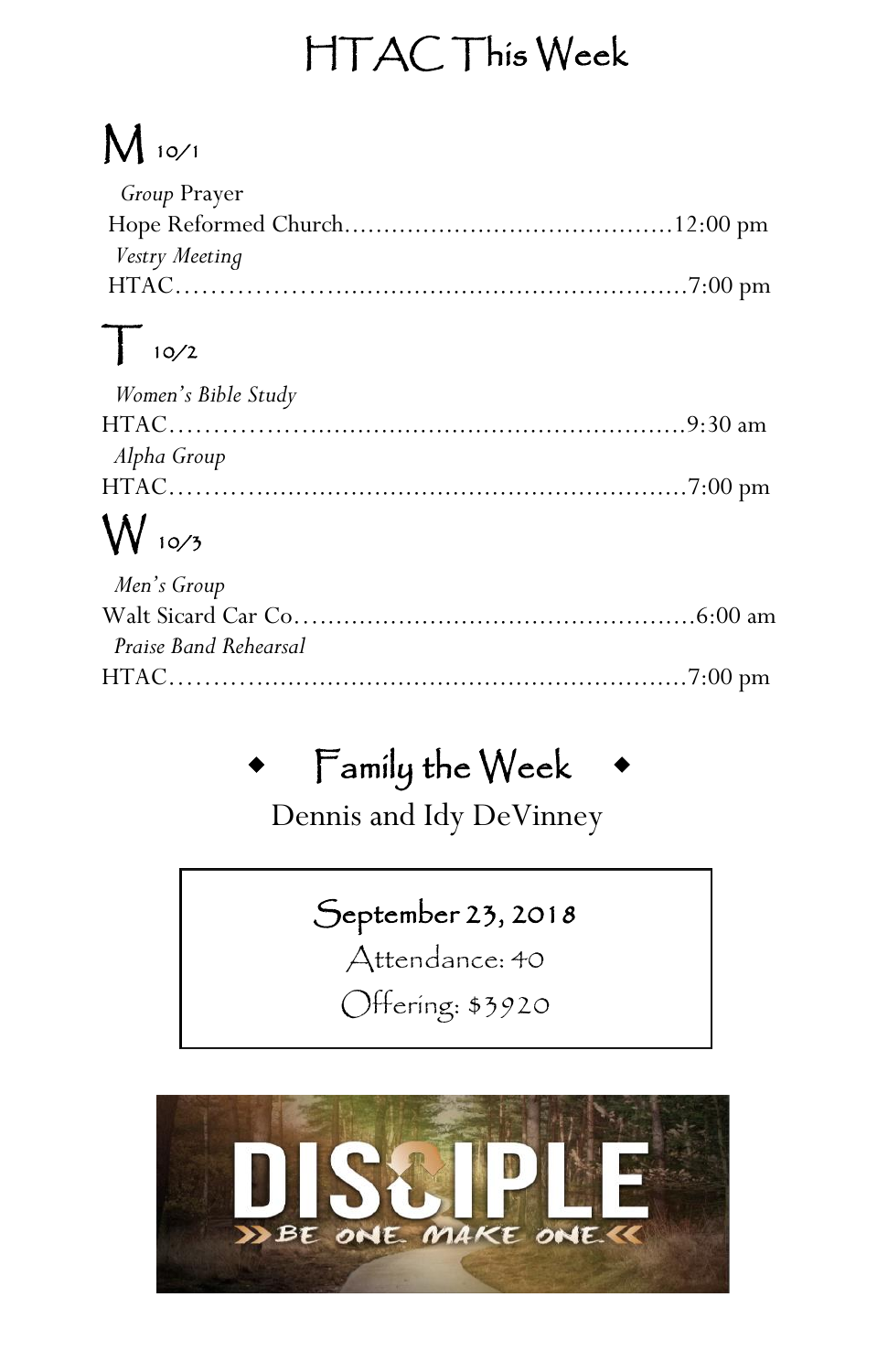### Servant Ministry

### Today

-<br>Reader: Ron Darling Intercessor: Kathy Sicard Host: Idy & Dennis DeVinney Altar Guild: Dana Turner Greeter: Norm Bailey Chalice: John Michkovits Tellers: Helga Costello & Mark Lewis

### ⊕

#### Next Week

 Greeter: Brad Sylvester Intercessor: Laura Jager Reader: Janet Moser Chalice: Walt Sicard Host: Brad & Sonya Sylvester Tellers: Ron Darling & Margaret Smith Altar Guild: Carol Bailey

Each one should use whatever gift he has received to serve others, faithfully administering God's grace in its various forms. ~ 1 Peter 4:10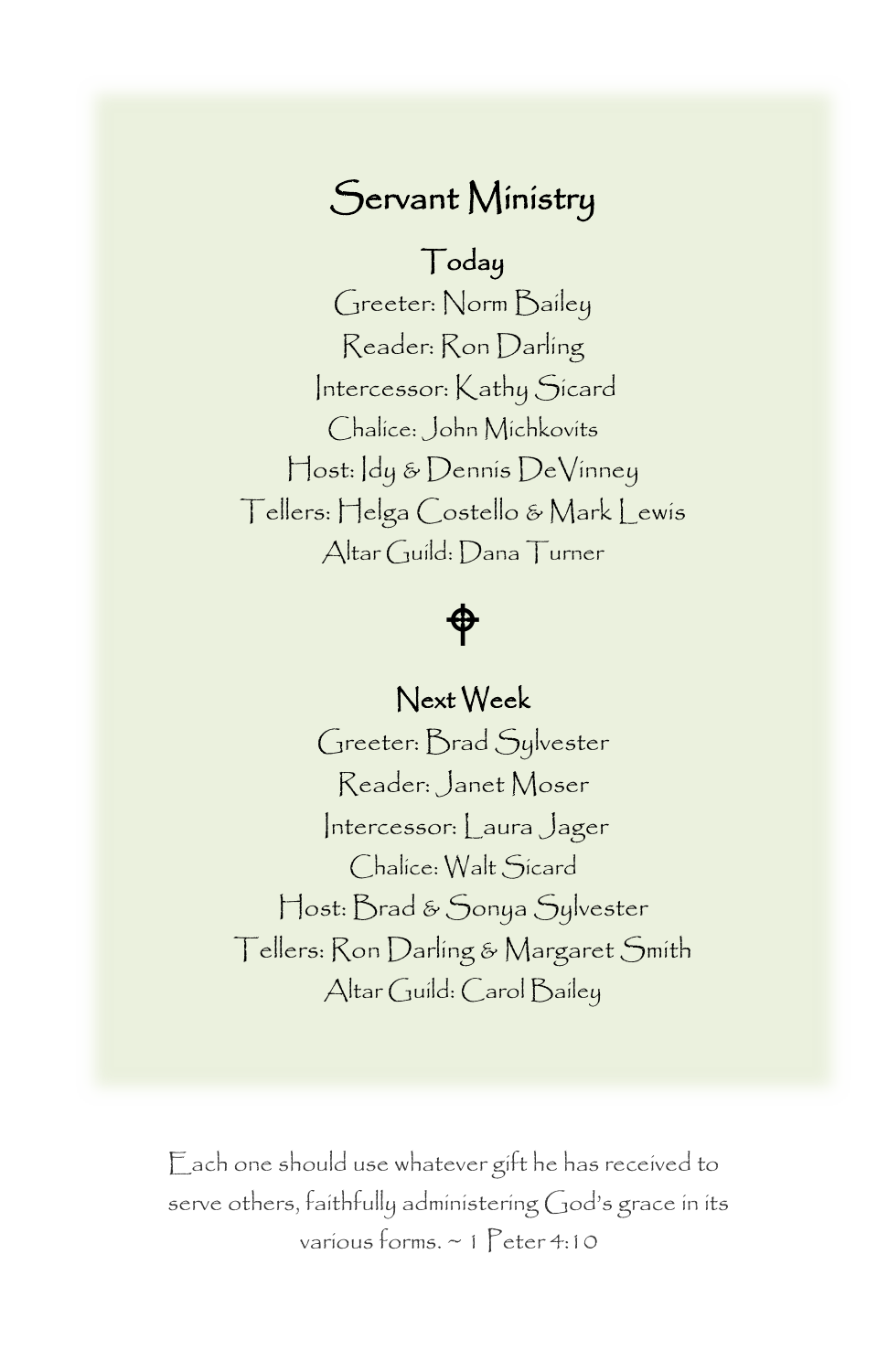## Women's Bible Study

 A women's bible study group will begin meeting at Holy Trinity on Tuesday mornings from 9:30 to 11:00. The first meeting date is October  $2<sup>nd</sup>$ .



 Our next session of Alpha is just around the corner. We will meet here at Holy Trinity. The first meeting date is October 2<sup>nd</sup> at 7:00 pm.

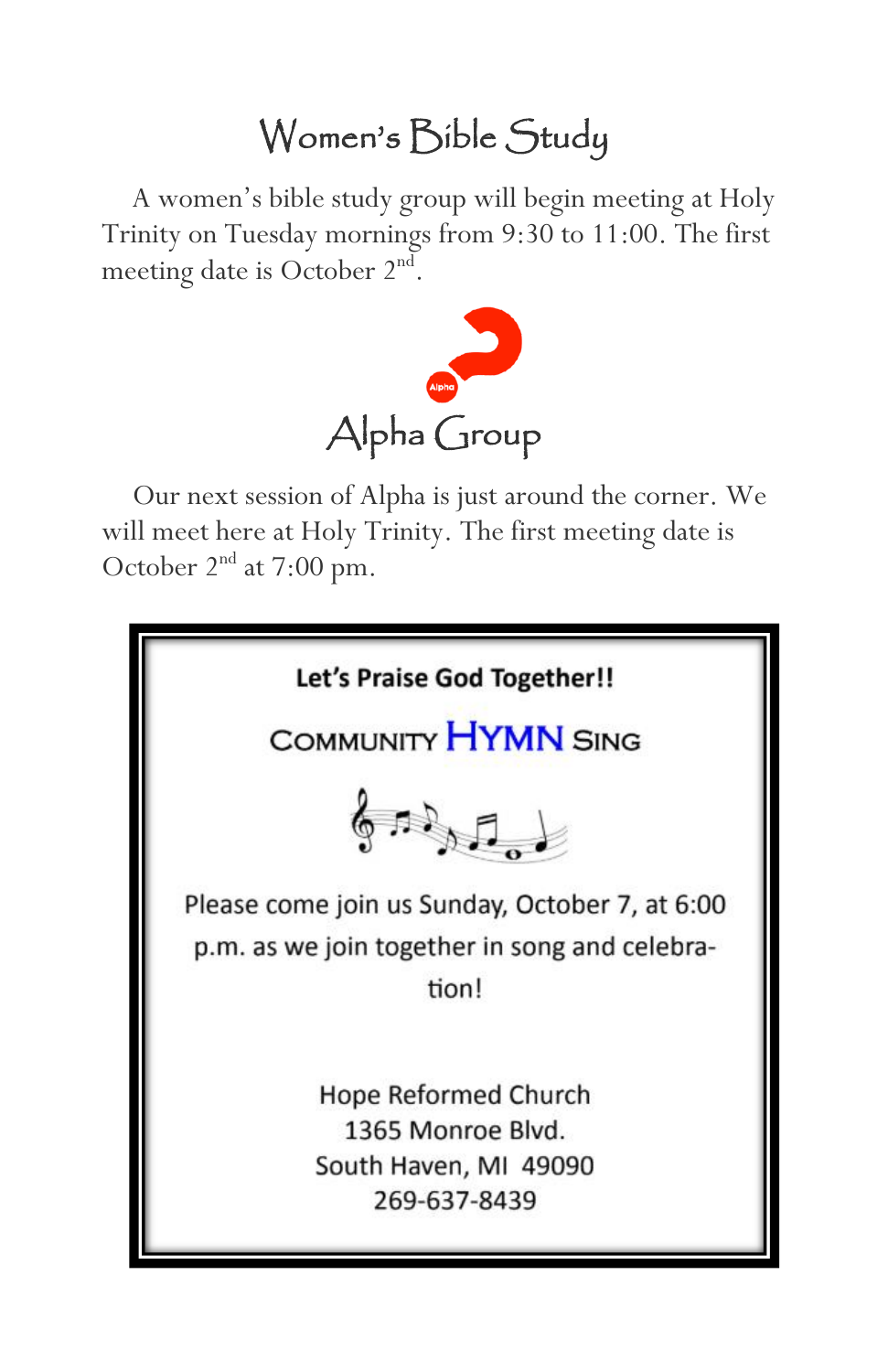|  |  |  | $\frac{1}{2}$ | $\begin{picture}(20,20) \put(0,0){\line(1,0){155}} \put(15,0){\line(1,0){155}} \put(15,0){\line(1,0){155}} \put(15,0){\line(1,0){155}} \put(15,0){\line(1,0){155}} \put(15,0){\line(1,0){155}} \put(15,0){\line(1,0){155}} \put(15,0){\line(1,0){155}} \put(15,0){\line(1,0){155}} \put(15,0){\line(1,0){155}} \put(15,0){\line(1,0){155}} \$ |
|--|--|--|---------------|-----------------------------------------------------------------------------------------------------------------------------------------------------------------------------------------------------------------------------------------------------------------------------------------------------------------------------------------------|
|  |  |  |               |                                                                                                                                                                                                                                                                                                                                               |
|  |  |  |               |                                                                                                                                                                                                                                                                                                                                               |
|  |  |  |               |                                                                                                                                                                                                                                                                                                                                               |
|  |  |  |               |                                                                                                                                                                                                                                                                                                                                               |
|  |  |  |               |                                                                                                                                                                                                                                                                                                                                               |
|  |  |  |               |                                                                                                                                                                                                                                                                                                                                               |
|  |  |  |               |                                                                                                                                                                                                                                                                                                                                               |
|  |  |  |               |                                                                                                                                                                                                                                                                                                                                               |
|  |  |  |               |                                                                                                                                                                                                                                                                                                                                               |
|  |  |  |               |                                                                                                                                                                                                                                                                                                                                               |